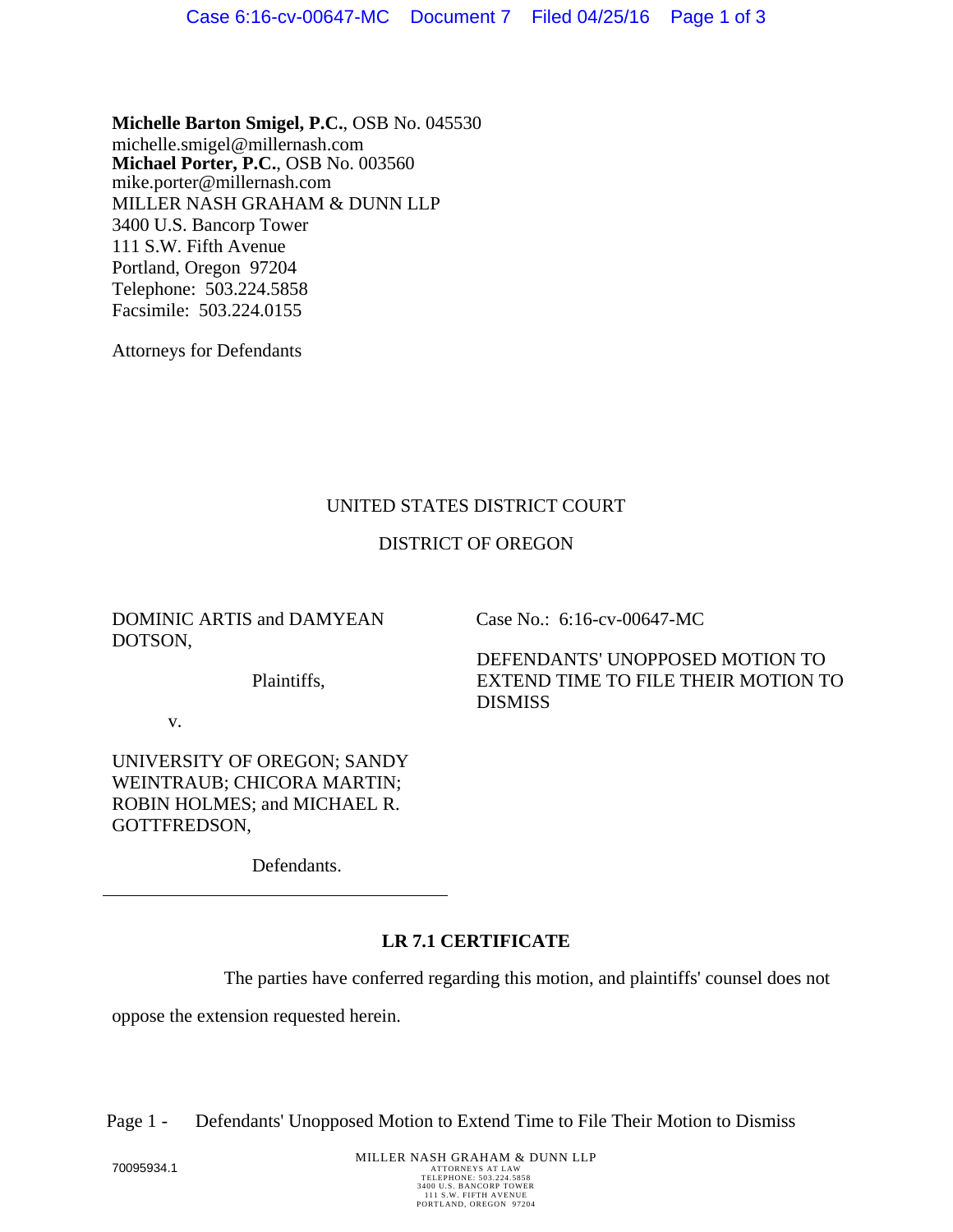#### **MOTION**

In accordance with Fed R Civ P 6(b), all defendants move this Court for an order extending the current deadline to appear and file their motion to dismiss by one week, from April 25, 2016, to May 2, 2016.

#### **MEMORANDUM IN SUPPORT**

Plaintiffs filed their complaint in the Circuit Court for the State of Oregon for the County of Lane on March 15, 2016, and defendants removed the case to this court on April 14, 2016. Defendants seek this extension to respond to the complaint due to defense counsel's other work obligations. As noted above, defendants' counsel has informed counsel for plaintiffs of this motion and plaintiffs' counsel has stated that they have no objection.

This is the first request for an extension made by defendants and this motion is not made for purposes of delay.

## **CONCLUSION**

Defendants respectfully request that this motion be granted. DATED this 25th day of April, 2016.

## MILLER NASH GRAHAM & DUNN LLP

*s/Michelle Barton Smigel* 

Michelle Barton Smigel, P.C., OSB No. 045530 michelle.smigel@millernash.com Michael Porter, P.C., OSB No. 003560 mike.porter@millernash.com Phone: 503.224.5858 Fax:: 503.224.0155

*Attorneys for Defendants*